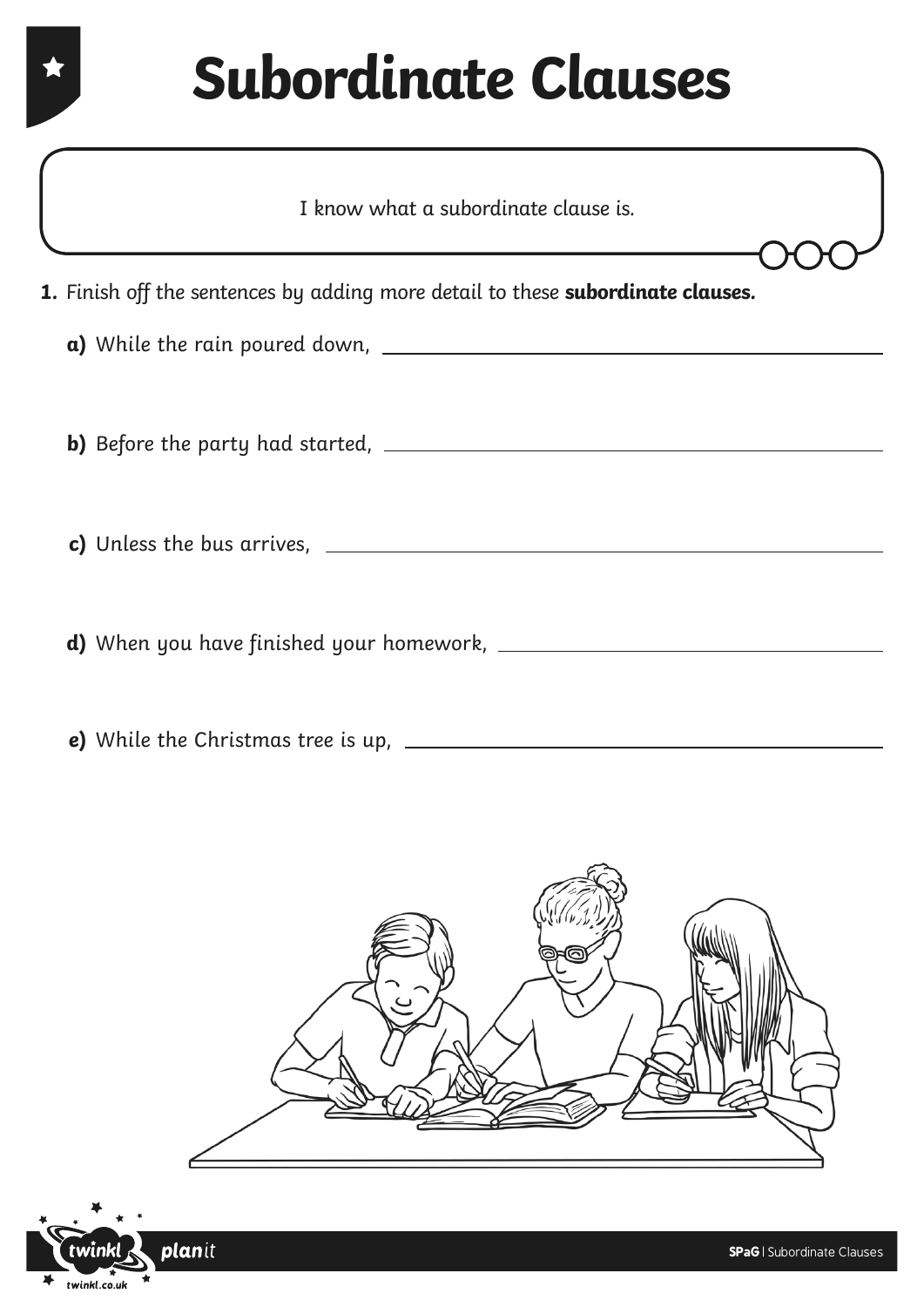文文

planit

\_

twinkl

 $\begin{array}{cc}\n\star & \star & \star \\
\star & \text{twinkl.co.uk}\n\end{array}$ 

| I know what a subordinate clause is.<br><u> 1989 - Johann Stein, marwolaethau a bhann an t-Amhain an t-Amhain an t-Amhain an t-Amhain an t-Amhain an t-A</u> |                                  |
|--------------------------------------------------------------------------------------------------------------------------------------------------------------|----------------------------------|
| 1. Finish off the sentences by adding more detail to these <b>subordinate clauses.</b>                                                                       |                                  |
|                                                                                                                                                              |                                  |
|                                                                                                                                                              |                                  |
| c) $\overline{\phantom{a}}$                                                                                                                                  | before it's too late.            |
|                                                                                                                                                              | because I don't know the answer. |
| 2. Now try adding an embedded clause into this sentence.                                                                                                     |                                  |
|                                                                                                                                                              |                                  |
| first goal.                                                                                                                                                  |                                  |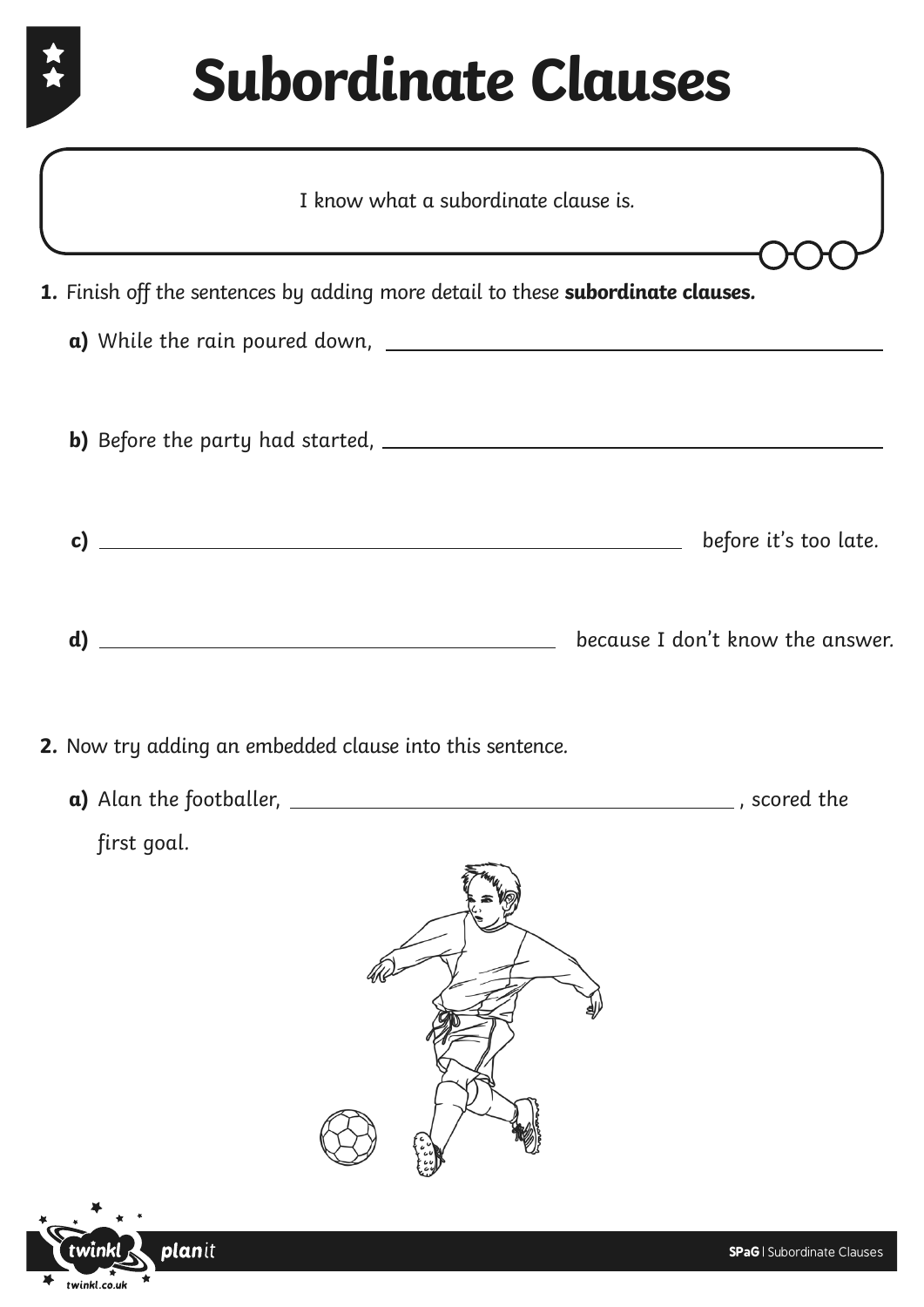

| I know what a subordinate clause is.                                                                                                                                                        |
|---------------------------------------------------------------------------------------------------------------------------------------------------------------------------------------------|
| 1. Finish off the sentences by adding more detail to these subordinate clauses.                                                                                                             |
|                                                                                                                                                                                             |
|                                                                                                                                                                                             |
| $\mathsf{c})$ $\hspace{0.4cm}$ before it's too late.                                                                                                                                        |
| d) $\Box$                                                                                                                                                                                   |
| <b>2.</b> Now try adding an embedded clause into this sentence.                                                                                                                             |
| first goal.                                                                                                                                                                                 |
| <b>3.</b> These sentences begin with a main clause. Add a subordinate clause to each one to finish the<br>sentences. Remember that the subordinate clause should not make sense on its own. |
|                                                                                                                                                                                             |
| c) Flying a kite is fun $\sqrt{2\pi}$                                                                                                                                                       |
|                                                                                                                                                                                             |
|                                                                                                                                                                                             |
|                                                                                                                                                                                             |

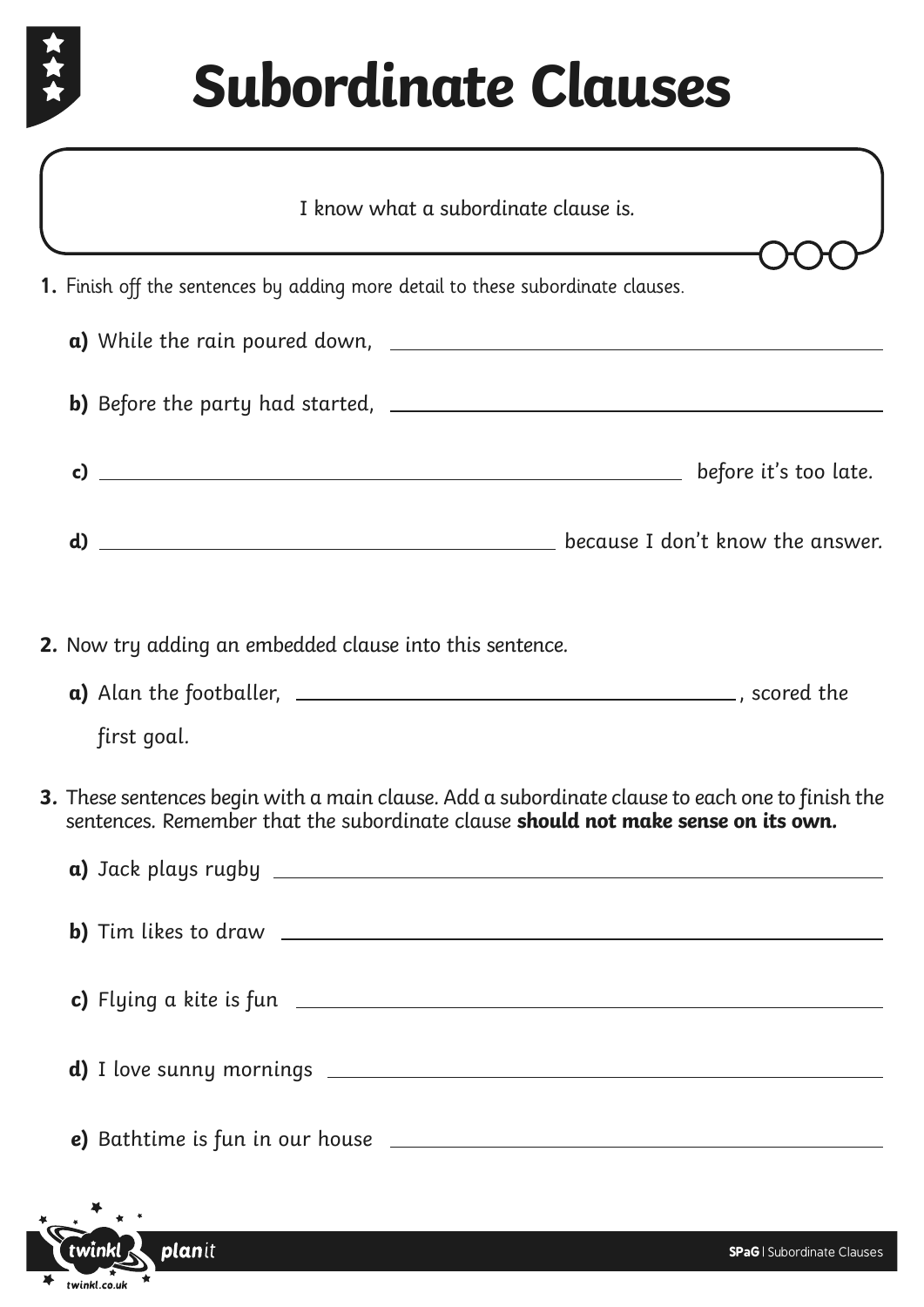- **1.** Finish off the sentences by adding more detail to these subordinate clauses.
	- Multiple answers possible here. Suggestions are listed below
	- a) While the rain poured down, **the puddles grew bigger.**
	- b) Before the party had started, **the guests were getting ready.**
	- c) Unless the bus arrives, **I will have to start walking.**
	- d) When you have finished your homework, **you can have a kiss.**
	- e) While the Christmas tree is up, **the room seems smaller.**
- **1.** Finish off the sentences by adding more detail to these subordinate clauses.
	- Multiple answers possible here. Suggestions are listed below
		- a) While the rain poured down, **the puddles grew bigger.**
		- b) Before the party had started, **the guests were getting ready.**
		- c) *Enjoy being a child* before it's too late.
		- d) I can't help you because I don't know the answer.
	- **2.** Now try adding an embedded clause into this sentence. Multiple answers possible here. Suggestions are listed below a) Alan the footballer, , scored the first goal. **who is very tall**